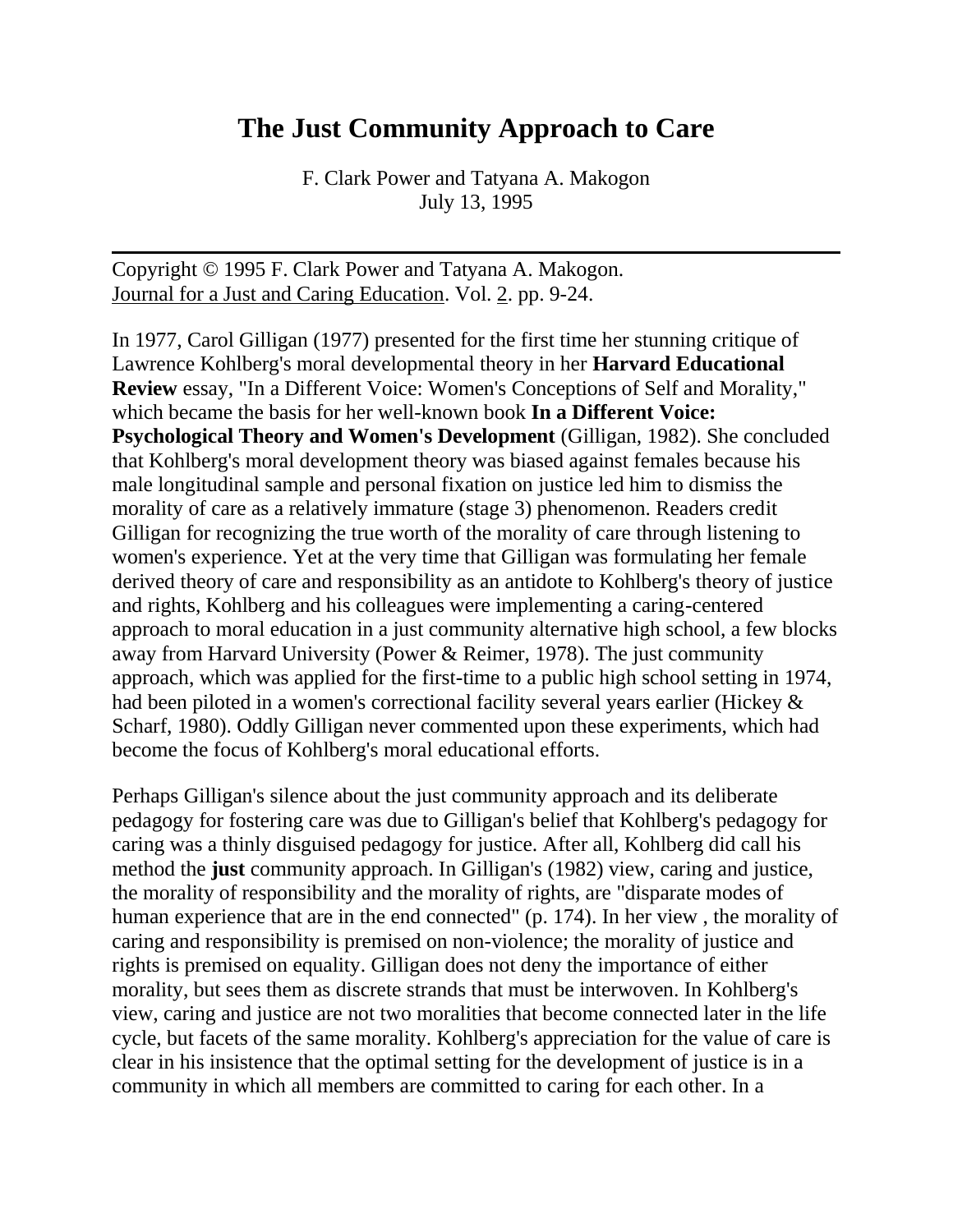community, members give time and effort towards improving the quality of their common life; and this intensive social experience is fertile ground for adolescent development.

# **Care and Justice in The Gadfly**

In order to explore the relationship between care and justice and the differences between Kohlberg's and Gilligan's views, we will follow Gilligan's method of considering an example from literature. The tension between care and justice is an age-old issue and has been a popular theme in literature. Possibly one of the most dramatic treatments of this theme in the last century is the British novel, **The Gadfly**, by Ethel L.Voynich (1897/1991). Although this novel has remained obscure in America, it was one of the most widely read novels in the former Soviet Union because of its inspiring portrait of two young revolutionaries, Arthur and Gemma. The novel takes place in Italy and focuses on a tumultuous relationship between Arthur, who first appears as a nineteen-year old seminary student, and his mentor-confessor, Padre Montanelli. Arthur had recently joined a revolutionary group, "The Young Italy," which was devoted to driving the Austrians out of the country. From Arthur's perspective, the political aims of the group merged with the imperatives of the Catholic priesthood and the Christian Gospel: "It is the mission of the priesthood to lead the world to higher ideals and aims .... because a priest is a teacher of Christianity, and the greatest of all revolutionists was Christ." (p. 28, 29).

Montanelli worried about Arthur's affiliation with a group that was seen as subversive and dangerous, and he tried unsuccessfully to talk him into leaving the group. One day Montanelli was called to Rome for promotion to Bishop. Eager to accept this honor and yet fearing that Arthur may be in grave and immediate danger, Montanelli put the decision in Arthur's hands: "Only say to me 'stay' and I will give up this journey" (p. 32). With Arthur's assurance, Montanelli reluctantly departed leaving Arthur in the hands of an unknown but reputable confessor. Presuming to trust his new confessor as he had Montanelli, Arthur spoke of his membership in "The Young Italy" and revealed the names of some of its student-members. The confessor turned out to be a spy, and Arthur and some students were arrested and put into prison for a short time. Shortly after Arthur learned that his confessor had betrayed him, he discovered that Montanelli was his biological father. Crushed by these revelations and rejected by Gemma for having sabotaged "The Young Italy", he feigned his own suicide and slipped off to South America. There he experienced terrible physical cruelty and humiliation.

He reappeared in Italy thirteen years later, with injuries to his face, arm, and leg that had left him unrecognizable, even to Gemma, who had become a key figure in the liberation movement. Called the Gadfly, he declared his aims in life were to fight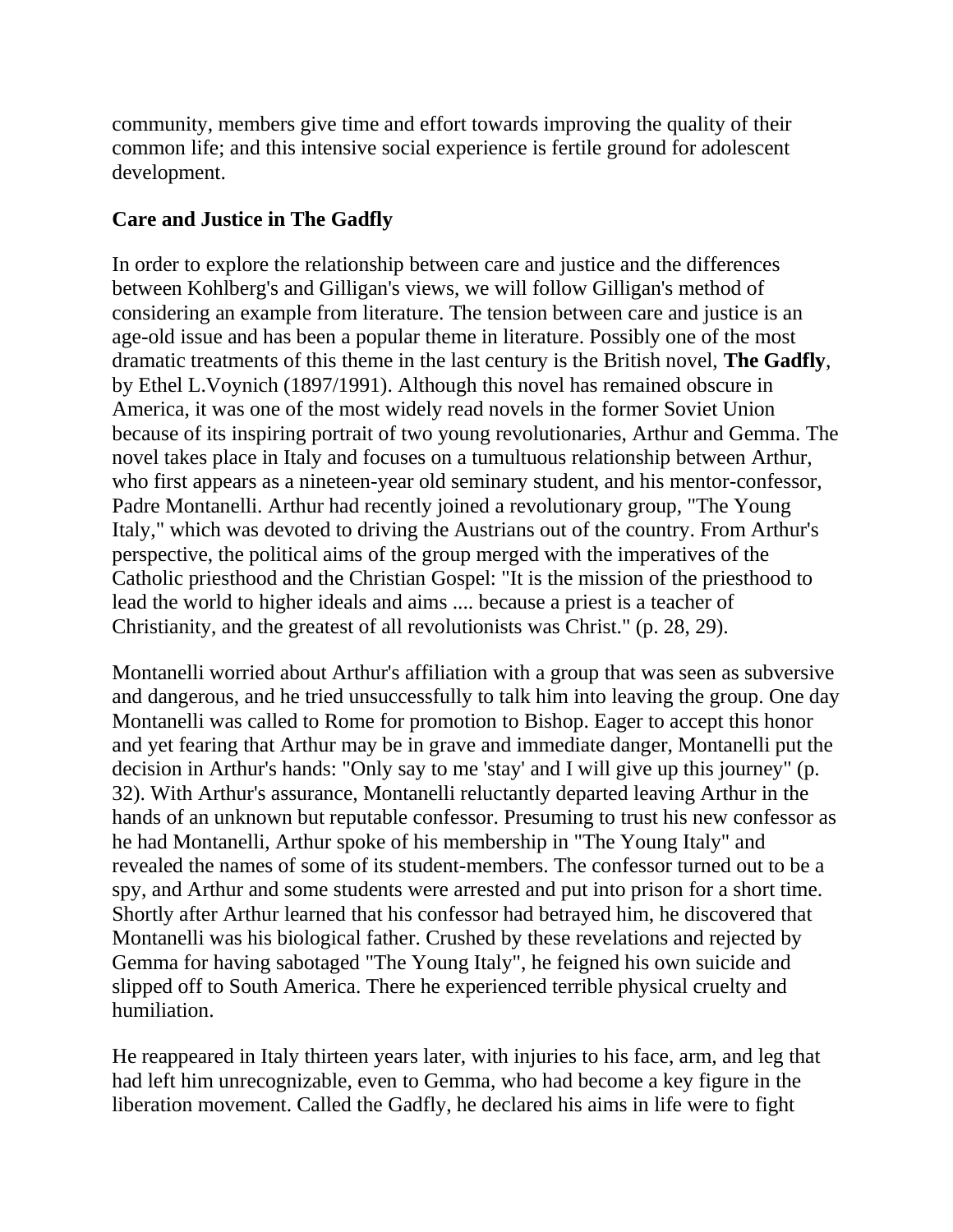priests and foment revolution. He was a brilliant pamphleteer, and he directed his fiercest attacks against Montanelli, who by then had become a Cardinal, widely known for his generosity and mercy. Caught attempting to smuggle guns in the city where Montanelli presided, the Gadfly was arrested and put into prison. The Governor tried to arrange a swift military trial, which was certain to lead to the Gadfly's execution. Montanelli, not knowing that the Gadfly was his son, at first intervened to protect the Gadfly's right to a civilian trial. But the Governor warned Montanelli that innocent lives were likely to be lost should the Gadfly's co-conspirators attempt to free him by fomenting an uprising during an upcoming religious holiday.

Perplexed, Montanelli arranged to speak to the Gadfly in person. Oblivious that the Gadfly was his son., Montanelli told him that he was about to do something "utterly unprecedented." Explaining that throughout his life at considerable personal cost he had opposed capital punishment and restrained military violence, he shared his dilemma ("If I consent [to the court martial], I kill you, if I refuse, I run the risk of killing innocent persons" p. 223). He then put the resolution of the dilemma in the Gadfly's hands "in order to go down to my grave without blood on my hands" (p. 224). The Gadfly exploded with rage at this abdication of responsibility, which, the Gadfly recalled, repeated what Montanelli did years ago when he handed over to the young Author his decision to accept the Bishopric. Then revealing himself as Arthur, the Gadlfy handed the decision back to Montanelli with an added condition: "You must give up your priesthood or give up me" (p. 231). Failing to persuade the Gadfly to allow him to remain a priest, Montanelli consented to his son's death. Shortly thereafter Montanelli became insane, renounced his religion, and died from an aneurism of the heart.

#### **Lessons from The Gadfly**

**The Gadfly** is replete with dilemmas juxtaposing care and justice. Before he learns that the Gadfly is his son, Montanelli faces a classical justice dilemma: Should he defend the Gadfly's right to a civil trial and risk the lives of innocent people or protect innocent lives by allowing the Gadfly's unjust execution? Montanelli says that he is unwilling to resolve this dilemma because "I do not want to go to my grave with blood on my hands." Is his response rooted in an ethic of care that counsels nonviolence; or is it rooted in a cowardice that avoids responsibility for acting justly? When Montanelli learns that the Gadfly is his son, he does not hesitate to offer to help him. Should the fact that the Gadfly is his son have made such a difference? Is this a choice of care taking precedence over justice, and is such a choice a moral one? Finally, Montanelli must choose between his identity as a priest and the life of his son. Is his final and fateful decision either just or caring?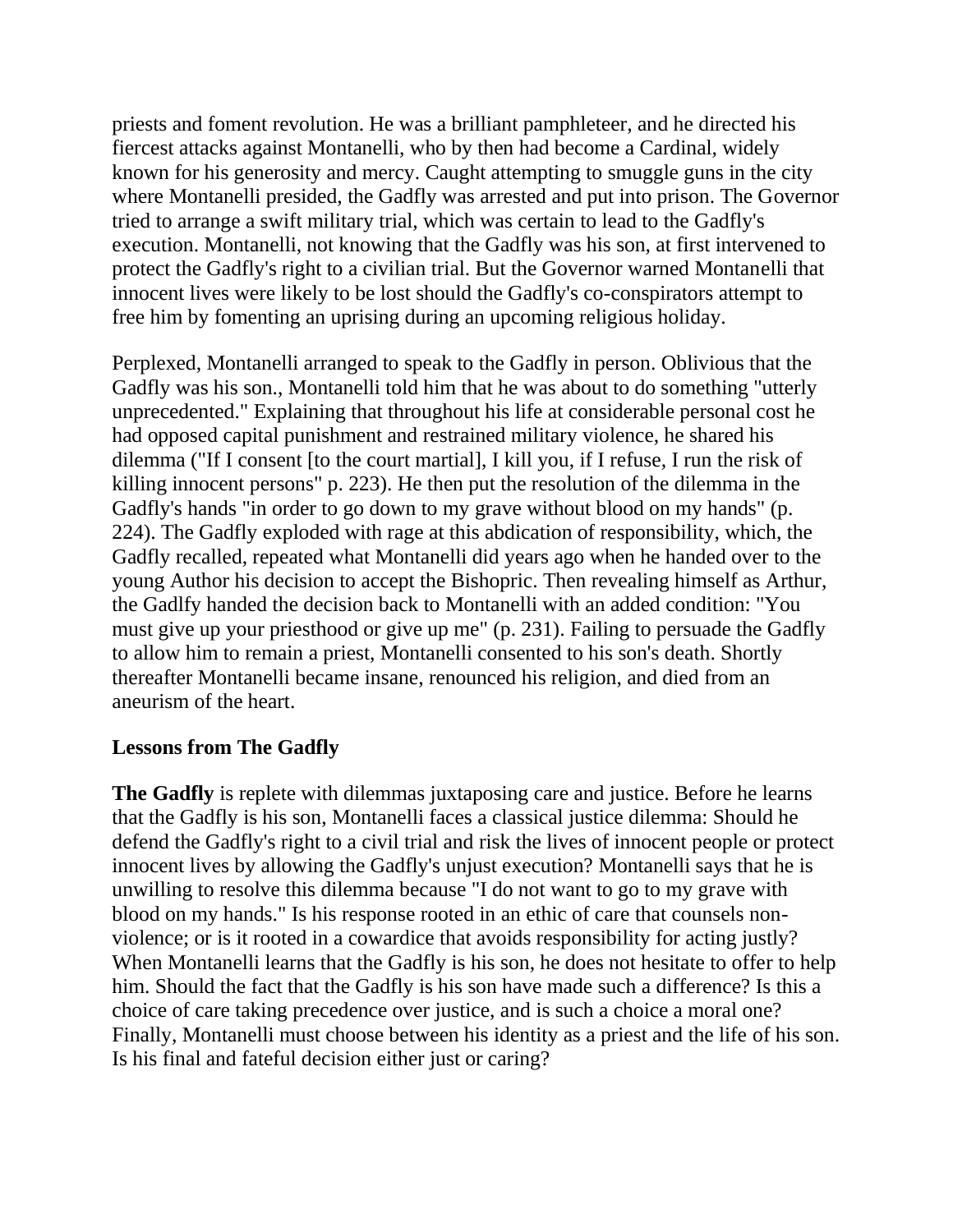Insight into the concept of caring comes from Montanelli's decision at the beginning of the novel to accept a bishopric at the expense of grave harm to his son. At one level, his choice involves caring for his personal interests versus those of his son. Yet more is involved than a simple choice between egoism and altruism. Montanelli fails to take responsibility for his decision by asking Arthur to decide. Could Montanelli have expected anything other than that Arthur minimize the dangers of his membership in "The Young Italy" and support his confessor's promotion to bishop?

# **The Concept of Care**

Caring in its full moral sense, as we can learn from these examples, entails more than a willingness to sacrifice oneself for another. Caring involves a sensitive responsiveness to the other that is based in an engaged attentiveness and openness to the other's experience. The word **care** is a derivative of the Anglo Saxon **cearu**, which means sorrow or anxiety (Webster, 1983). Care thus refers primarily to feelings of concern and solicitude for others. For care to become moral, the emotional side of care must be informed by an understanding of the other, which is achieved through role-taking. Nodding (1984) elaborates role-taking must be "receptive" in attempting to see and feel the world as others see and feel it. Ironically, caring, which flows out of connection, requires separation in order to recognize and respect the autonomy of the other. Without a respect for autonomy of the other, care becomes smothering. The centrality of role-taking in the process of care is, as we have noted, illustrated at the critical junctures in **The Gadfly**, when Montanelli and Arthur, although having strong feelings for each other, remain trapped in their own pain and "gaze across a barrier they cannot pass" (232). They cannot let each other be as they really are but try to force each other into their ideal for the other. Only Gemma emerges as a truly caring person. Unlike Montanelli, she gives up her own perspective and recognizing Arthur behind the Gadfly's mask is able to bring him some comfort.

In our view, the linkage between justice and care in its mature moral sense is through the processes of role-taking and respect for autonomy, processes that Kohlberg locates at the heart of moral development. Although these processes emphasize separation more than connection, they are essential to dynamics of care because they foster a more attentive awareness of the other, while checking the desire to merge with or control the other as an extension of the self. The separation that these processes entail is a distancing from the other for the sake of seeing the other more clearly and allowing the other to function as an individual. Role-taking should not be confused with projection nor autonomy with independence. Role-taking is an interpretative procedure and requires intense communication. Autonomy is a moral philosophical concept that refers to the self as a lawgiver or legislator in an assembly of lawgivers or legislators. Autonomy is thus concerned with the way in which moral duties originate and is not a part of the interplay between dependence and interdependence.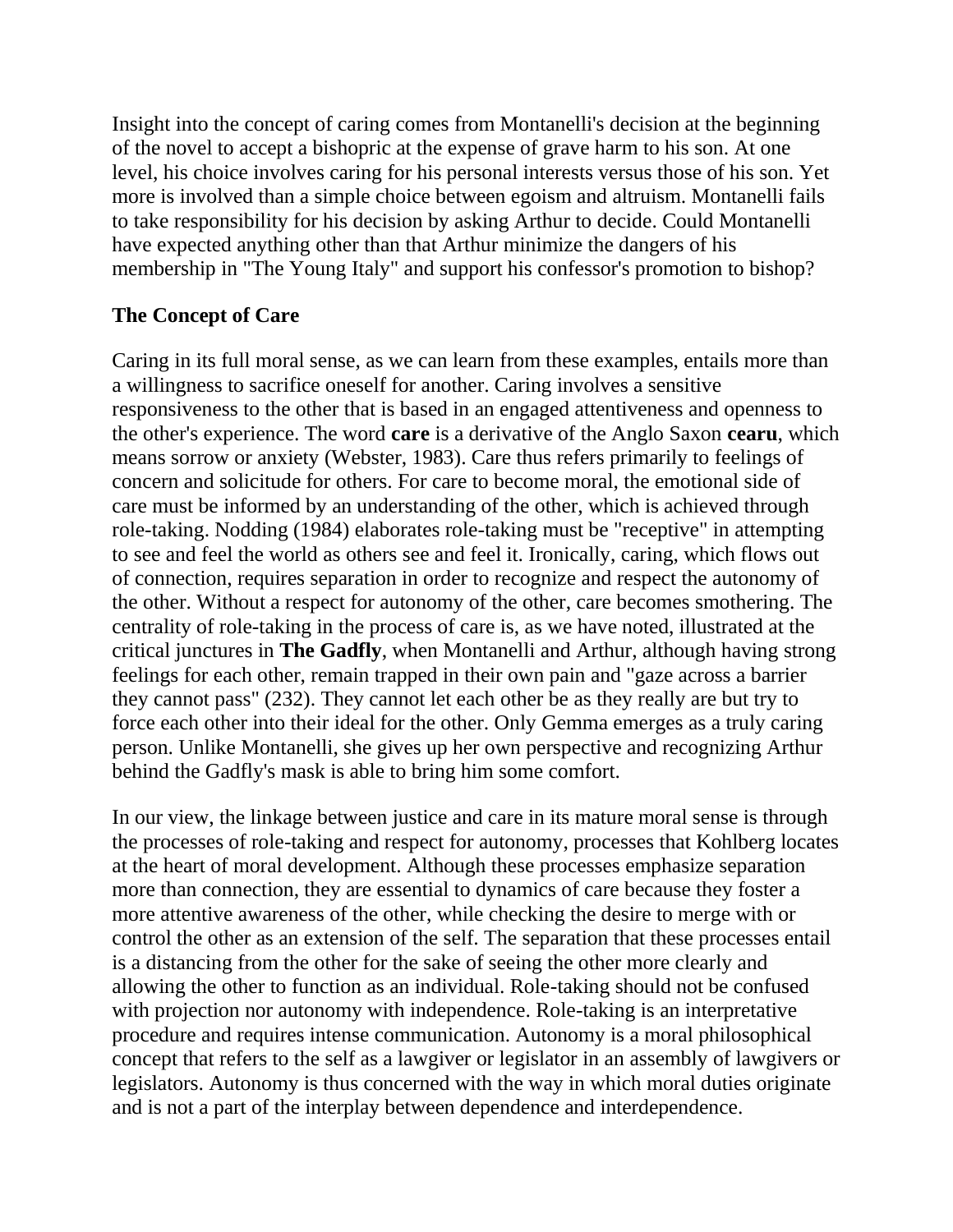Both Kohlberg and Gilligan have noted that a principal difference between care and justice is that they are generally practiced in different spheres of life. Care is best suited for the private world of family and friends. It is a virtue of enduring and intimate relationships, and is characterized by attentive responsiveness. Justice is best suited for the public world of politics and work. It is a virtue of the impersonal social order, and is characterized by fairness, particularly to the least advantaged. One might expect **The Gadfly**, which earned its reputation as a book about revolutionary heroes, to be book about justice; but it is clearly a book about tragic love. The critical action occurs within the confines of Gemma's home and Arthur's prison cell. It is not surprising from Gilligan's point of view to find that Gemma was far more proficient in this world than Arthur or Montanelli. In very different ways, both the Gadfly and Montanelli strive heroically for justice. At critical junctures in their lives, their pursuit of justice for the masses requires separation from the person to whom they are most deeply attached. Thus, for example, Montanelli leaves Arthur for his priestly work; and the Gadfly leaves Gemma to smuggle guns into Italy.

Seeing caring and justice as responses to different kinds of social situations undercuts the notion that they are rival or dichotomous moralities with disparate psychological processes. On the other hand, in their research on the just community approach, Power, Higgins, and Kohlberg (1989) note that care and justice imply different modes of judgment with different motivational implications. Caring proceeds from an awareness of one's relationship with the other and this relationship brings with it a special sense of responsibility for the other's welfare; justice proceeds from an awareness of the other as an individual and with a limited obligation to respect that other's rights. We see in **The Gadfly** how Montanelli's relationship with Arthur brings with it a duty to promote Arthur's well being that goes beyond the duties of justice. If no real connection existed between Montanelli and Arthur, Montanelli could have left for Rome with a clear conscience. Justice would not have required that Montanelli consider sacrificing his career to protect Arthur, but care did. Arthur's profound disappointment in Montanelli is due not only to the fact that Montanelli chose to leave him at such a vulnerable time but that Montanelli shifted responsibility for this decision onto Arthur's shoulders.

Gilligan at times implies other. more decisive distinctions between caring and justice, for example that caring is flexible, engaged, and focussed on persons, but justice is rigid, abstract, and focussed on rules. Kohlberg, however, consistently avoids such an understanding of justice by drawing a distinction between a rule and a principle. Rules, like the Ten Commandments, forbid certain kinds of behavior, such as stealing and lying, and require other kinds of behavior like obedience. Rules, however, can come into conflict, as in Kohlberg's Heinz Dilemma, in which a man must decide whether to steal a drug to save his wife's life once all alternative ways of obtaining the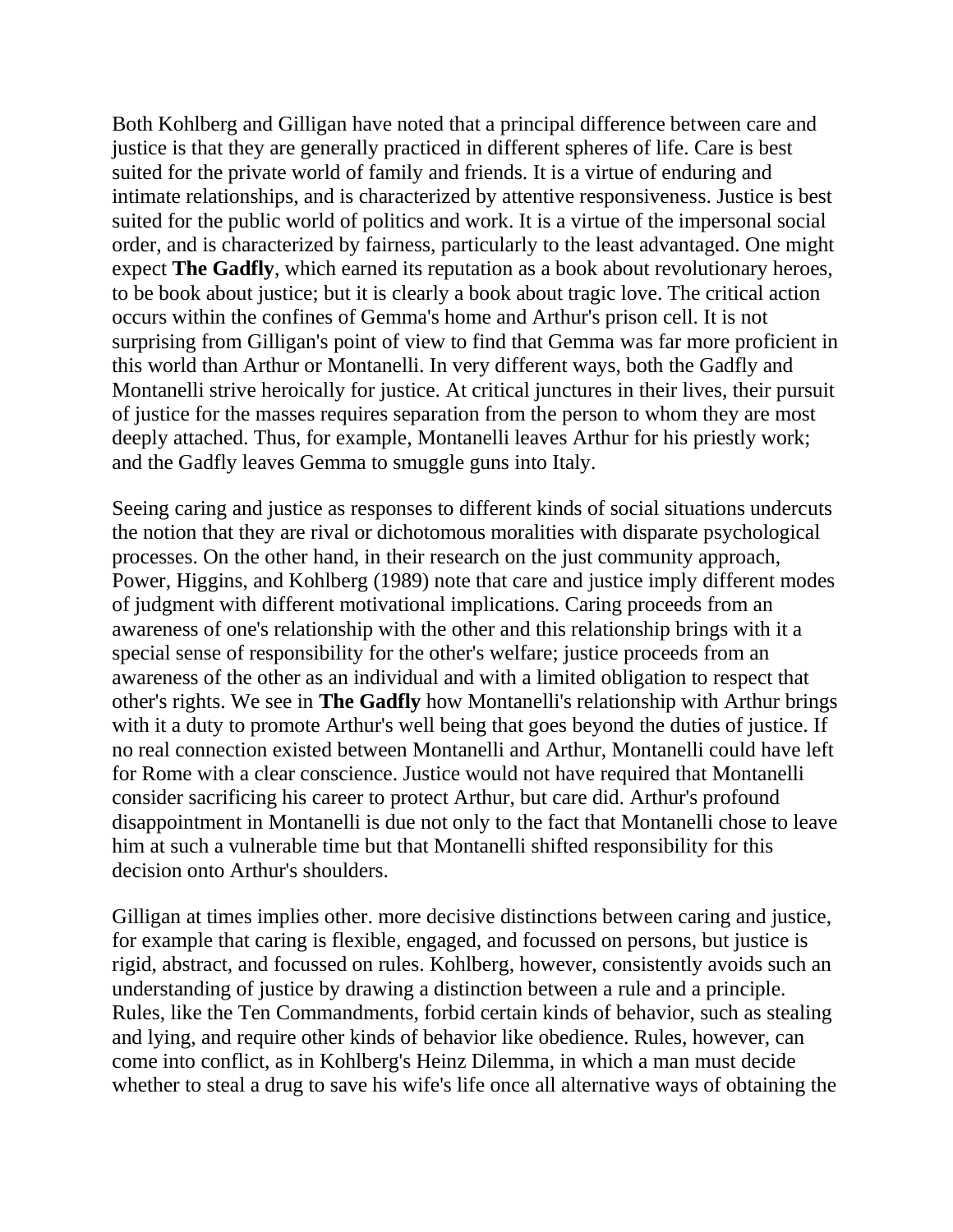drug have been exhausted. In this dilemma, the rule not to steal conflicts with another rule to protect life. This dilemma can only be resolved by an appeal to a higher order principle, such as respect for persons, which gives value to the rules themselves and provides an objective standpoint from which to deal with complex moral problems. **The Gadfly** is a good example of the kind of person Gilligan might criticize as rigid and more concerned with rules than persons. He sees the Catholic Church as upholding the old, unjust social order, and, therefore, feels perfectly justified in the use of violence against priests and in asking Montanelli to renounce his priesthood. Although the Gadfly may be seen as lacking in care, particularly in what he asks of Montanelli, the Gadfly is also lacking in justice in so far as he refuses to take a principled position to those he regards as his enemies.

## **Moral Education**

The challenge for moral education is to develop an approach that teaches both care and justice in preparing students for their roles in family, friendships, work, and society. One way in which teachers have traditionally attempted to foster these and other values has been through the presentation of role models in literature, such as **The Gadfly**. William Bennett's (1993) **Book of Virtues** is an excellent sourcebook for this kind of method. Bennett and many other character educators assume that by encountering examples of virtuous people in literature, children will come to understand their virtues and be inspired to follow in their footsteps.

While the inspirational value of literature cannot be denied, the fact that a translatation of **The Gadfly** was in immensely popular in the Soviet Union but almost ignored in the Great Britain and the United States illustrates a major limitation of the moral exemplar method. The use of literature to inspire does not necessarily challenge students to think critically. Moreover, such a use of literature may actually lead students to gloss over significant moral conflicts, dilemmas, and ambiguities in the text. For instance, although most readers in the former Soviet Union regarded **The**  Gadfly primarily as a celebration of revolutionary courage, we see it as an honest and searching exploration of love, which raises significant ehtical questions about revolutionary zeal. As a teaching tool, the greatest value of **The Gadfly** is not in the examples that it holds up for imitation but in the problems and tensions that it opens up for reflection and discussion. It does not give answers but challenges students to develop new ways of thinking.

Literature is particularly powerful vehicle of moral education because it brings students so close to real life and encourages them to do the role taking that is at the heart of mature justice and care. Yet literature cannot substitute for life. Students need to learn justice and care through the practice of justice and care; and for that reason,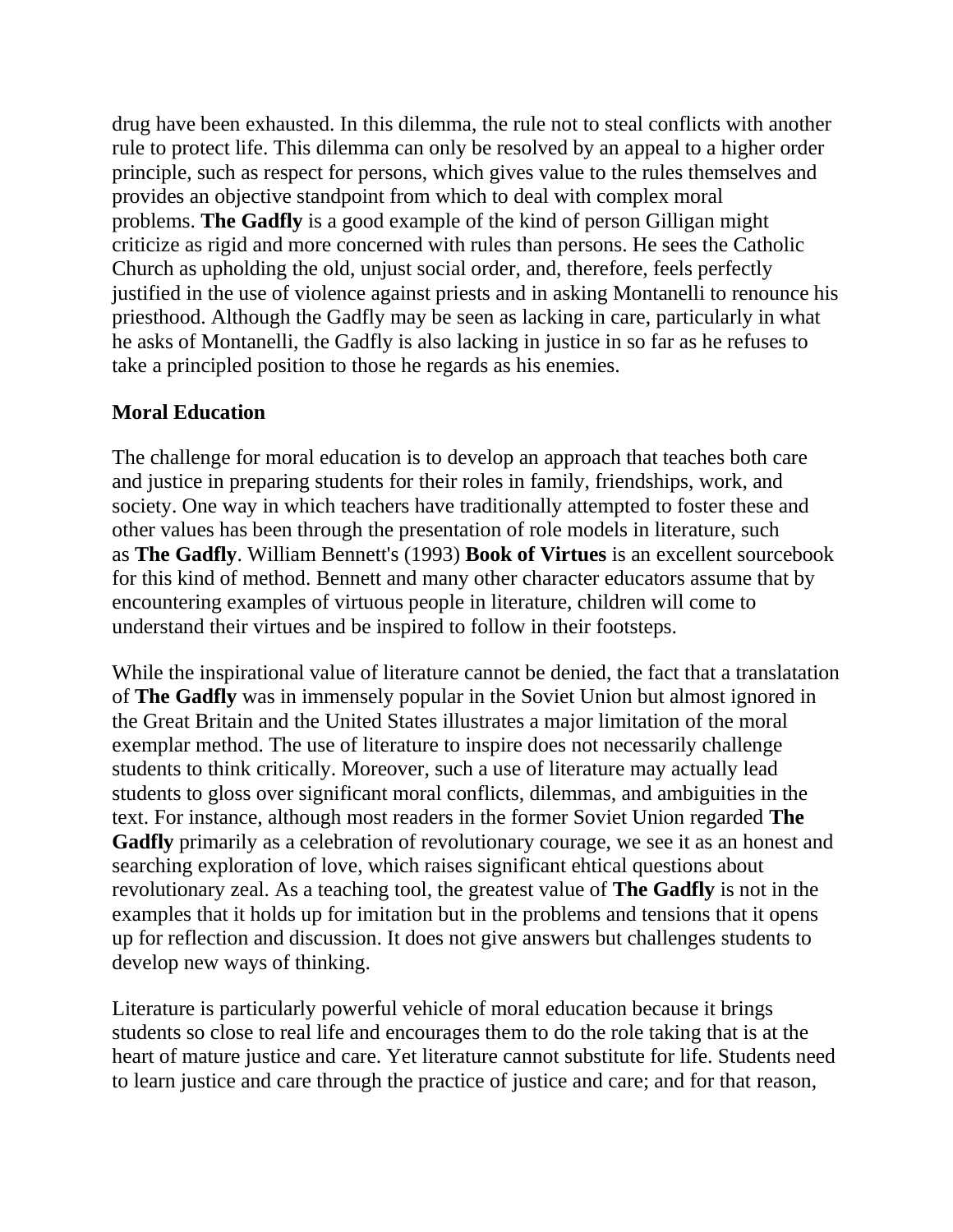Kohlberg and his colleagues developed the just community approach to moral education.

# **The Just Community Approach to Moral Education**

The just community approach draws on two different traditions in moral education theory. The first is the psychological tradition expounded by Dewy (1916/1966) and Piaget (1932/1965), who proposed that schools should become democracies nurturing moral development by providing children with opportunities for cooperative decisionmaking. The second is the sociological tradition articulated by Durkheim (1925/1973) who advocated that schools should become communities fostering moral socialization by building strong group norms and group attachment. When these traditons are integrated, as occurred in some Israeli kibbutzim and in camps for delinquent youth established by the great Soviet educator, Makarenko (1931/1951), moral education flourishes. When these traditions are not not combined, however, each has potentially serious limitations. The democratic tradition has a tendency to drift into an aimless relativism and individualism, epitomized by the Free School Movement of the 1960's and 1970's. The collective tradition has a tendency to drift into rigid conformism and authoritarianism, as happened in some Soviet schools until the time of Perestroika in the late 1980's.

# **Building Community in the Large High School**

Just communities differ from conventional American high schools and classrooms by providing students with a sense of belonging to a group that is responsive to individual concerns, while also having clearly defined group goals and commitments. The typical American junior high and high school afford little opportunity for students to experience a sense of community during the school day. Large numbers of students and teachers, ability level grouping, the segmentation of the curriculum into discrete subject areas, and a division of labor that isolates the functions of teaching, counseling, and administration combine to create a highly impersonal bureaucratic atmosphere. The large high school has succeeded in providing a diverse and specialized curriculum, well stocked libraries, state of the art audio-visual and computer technologies, and successful sports teams. Yet the large high school has utterly failed to provide an atmosphere in which adolescents can grow socially and morally. The designers of the "comprehensive high school," the model for the contemporary large school, foresaw that their structure would isolate students from each other and their teachers, and thus recommended an extensive program of extracurricular activities as a remedial way of building community (National Education Association of the U.S. Commission on the reorganization of secondary education, 1928).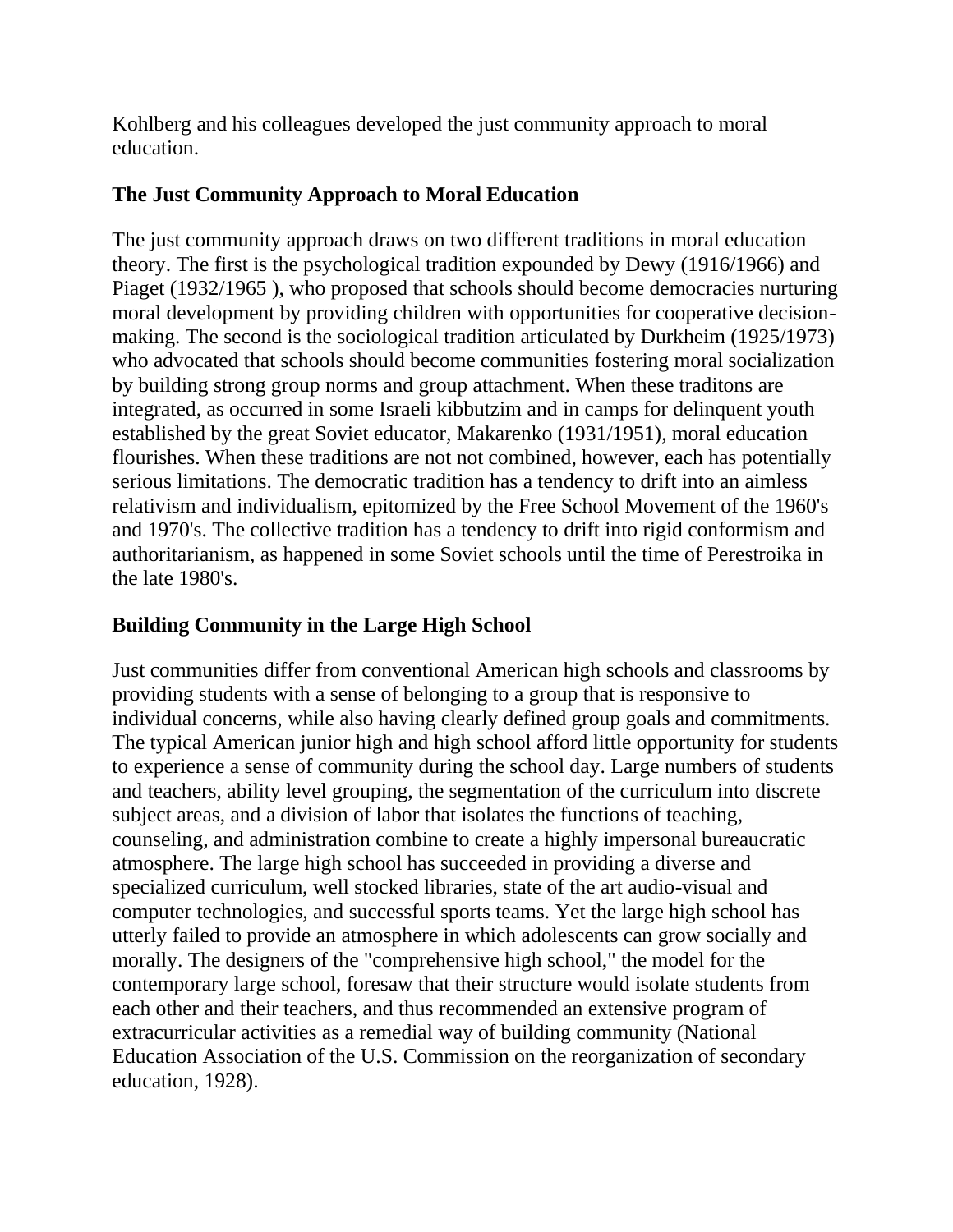Extracurricular activities have succeeded to some extent in helping those students who participate feel a greater sense of connection to the school and to invest themselves more strongly in their school work. These activities have also facilitated a spirit of caring by providing opportunities for cooperation and for friendships to form. In our view, however, extracurricular activities cannot be relied upon as the principal means of building community or teaching students how to care for at least two reasons. First, participation in extracurricular activities is generally limited to those students are most likely to succeed in school because of favorable home environments and meaningful social engagements in youth groups apart from the school. Unfortunately at-risk students, most in need of extracurricular participation, are the very students who do not join them because of a lack of interest, information, skills, or academic eligibility. Second, extracurricular activities generally do not provide any direct opportunities for students to reflect upon their interactions with others or to develop their social skills. In activities, such as drama and athletics, directors and coaches emphasize cooperation and teamwork for the sake of a successful performance rather than for their own sake. They tend to regard the sense of cohesiveness and group morale that develop through such activities as a byproduct and not an explicit goal.

In contrast to the extracurricular participation, the just community approach makes building community an explicit and intrinsic goal of the school day. In this way, the experience of being a member of a community is available to all students, particularly those who are alienated. A pre-requisite for building community in schools is small size; large schools breed crime and alienation (Garbarino, 1978). Yet erecting or even preserving small schools hardly seems practical at a time when budget constraints seem to make consolidation inevitable. The only practical way of coping with large junior high and high schools is to establish meaningful living-learning subunits within the school.

#### **Teacher-Student Communication: Mary's "Cheating"**

Small size facilitates face-face interaction among students and between teachers and students. Such interactions are necessary but not sufficient for communual relationships to form. Although small size brings people together, it does not guarantee that their interactions will be fruitful. What teachers and students do with their opportunities to come together is crucial. Consider, for example, the following incident that occurred in a small junior high school. Mary , a bright, quiet, and well behaved seventh-grader was selected by her teacher, Mrs. Smith, to be in a small accelerated math group. She and several others were given a special text and allowed to work on their own while the other students were in class. Mary 's group met together at the start of each chapter to study the new material. They then did workbook practice problems on their own. One day Mrs. Smith left her class to check on the accelerated group whom she expected to see doing their workbook problems.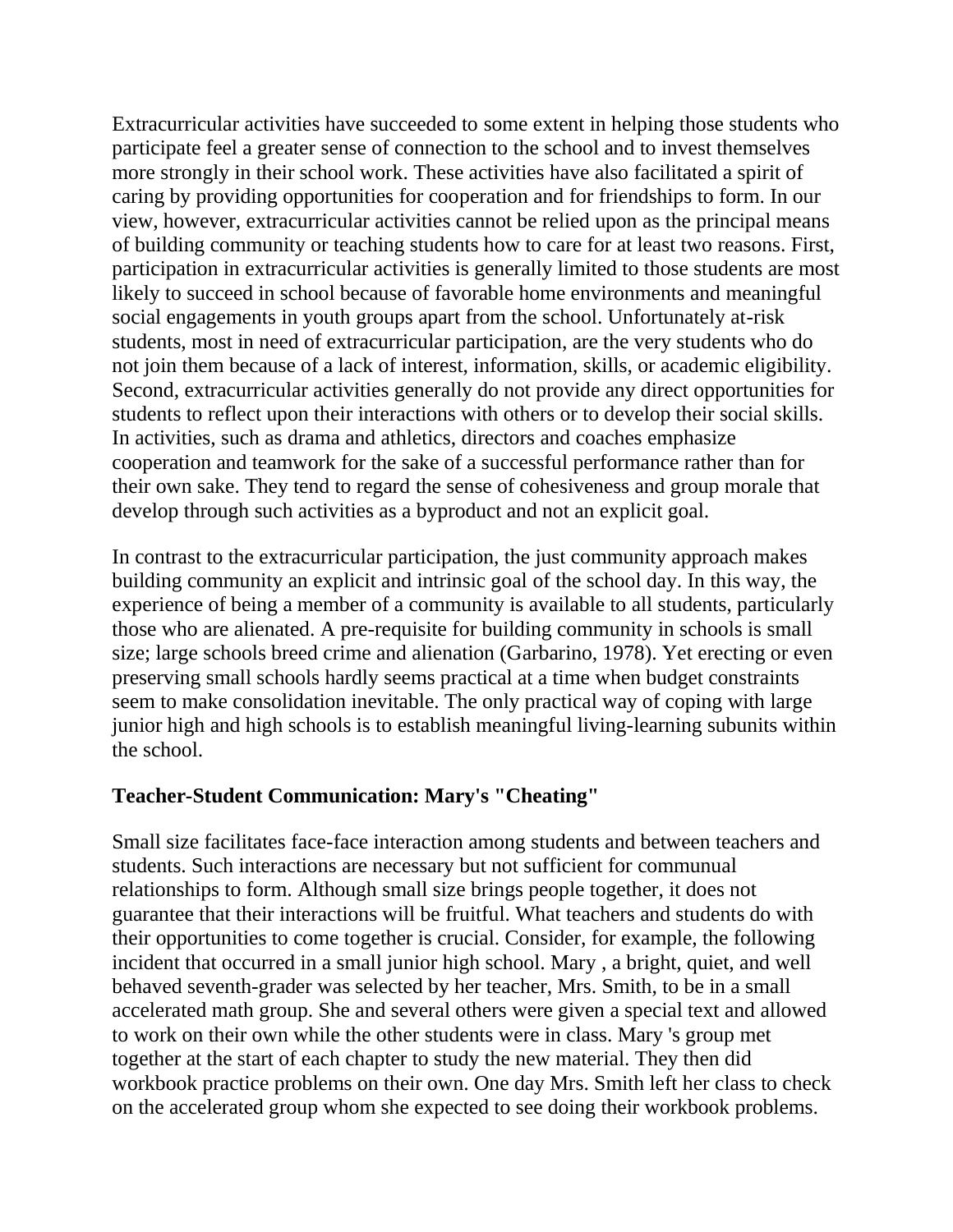To her surprise she discovered that Mary was reading a book assigned for English class. When she asked Mary where her workbook was, Mary replied, "Oh, I finished my work and lent my book to Joe." Mrs. Smith proceeded to find Joe copying Mary 's answers into his workbook. After confiscating the texts and admonishing Joe, she confronted Mary:. "Mary you have been such a good student all along, I never would have guessed that you are a cheater." She reminded Mary that she had been told at the beginning of the school year that students were permitted to work together but that copying was prohibited. Finally, Mrs. Smith admonished Mary telling her that her cheating was a serious infraction and would be punished as such. Confused and on the verge of tears, Mary objected, "I didn't mean to do anything wrong, let me explain." Mrs. Smith cut her off. "Mary , you cheated, and I am terribly disappointed in you. I thought you were such a good person. There is no need to discuss it further."

Mary left school shaken. She did not think that she was cheating; but rather, she thought she was being particularly kind: "I thought I was being a Mother Theresa." The practice of sharing workbooks was common and generally expected by the students. The next day she talked over her reactions with her homeroom teacher, Mrs. King, who, alarmed to learn that copying was a widespread practice, called a class meeting. Mrs. King began the meeting by asking, "Doesn't everyone here think it is wrong to copy or to let someone else copy your work?" No one raised their hand. All agreed that everyone should do their own work. In spite of this, Mrs. King went on to preach about the value of honesty. Mary left the meeting feeling rejected by the teachers, who believed that they should present a "united front." She also felt abandoned by her fellow students, whom she believed were "pressured" to go along with the teachers rather than speak honestly. The day following the class discussion of cheating, Mary reported that students were lending each other their books again, as if nothing had happened.

Reflecting on the incident, Mary 's teachers felt caught on the horns of a dilemma between justice and care. Justice, in their view, demanded that they punish Mary for cheating, as they would any other student. Care, in their view, demanded that Mary be given special consideration; after all, Mary had a spotless disciplinary record. On a deeper level, Mary 's teachers wondered whether they would really be caring if they ignored this incident. Students sometimes need "tough love." The teachers also had to deal with the fact that Mary had done more than break an impersonal rule; Mary had violated their trust. Although the teachers handled this case according to established procedures and tried not to be unduly harsh, Mary , nevertheless, felt that she was not treated either fairly or in a caring manner. She would have felt better had Mrs. Smith listened to her side of the story. However, the system of discipline in this school, as in most junior high and high schools, does not guarantee students a voice in the disciplinary process.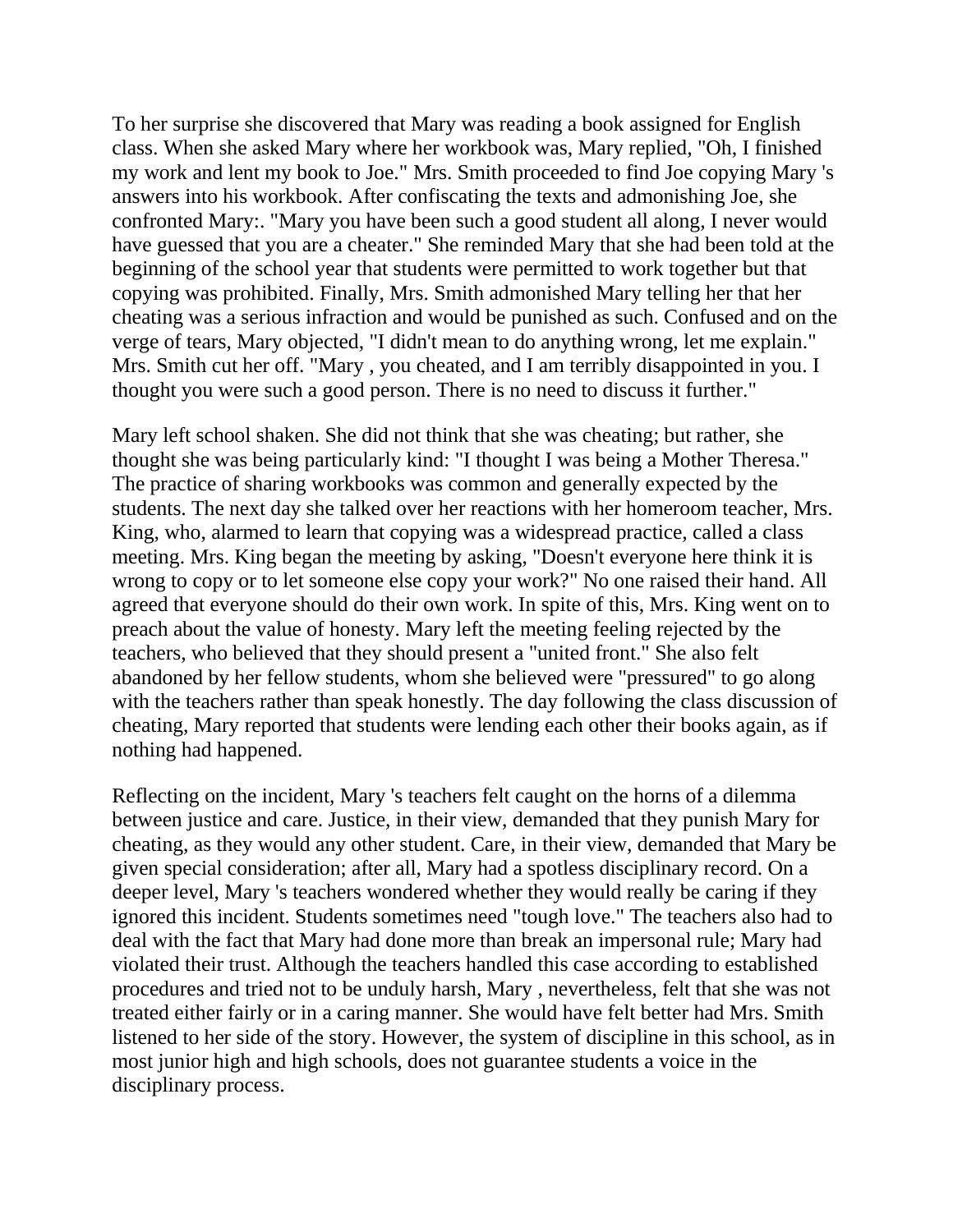The fact that Mary did not think that she was acting dishonestly when she gave her book to Joe should have been taken into account before she was punished. Mary believed that she acted in a morally exemplary way, "like Mother Theresa." She never even recognized a dilemma between helping or cheating. Her dilemma was whether to give Joe a break or to hold the accelerated group up and force him to work as hard as she did to answer the questions. The teachers found it hard to believe that Mary did not see sharing her answers as wrong. They pointed out in the beginning of the school year the distinction between helping a student to find the right answer and simply allowing another student to copy the answers. Yet that distinction failed to impress itself on Mary or her peers. They thought of most homework and workbook assignments as "grunt work," which they should try to complete as quickly and as painlessly as possible. Students generally agree that sharing answers on a test is cheating, but few see harm in sharing them for everyday assignments. Of course, teachers recognize that sharing answers on everyday assignments is not as serious as on a test. They, nevertheless, object to students sharing answers when they should be doing their own work..

The gap between the teachers' and the students' interpretation of what is cheating goes beyond these simple distinctions to a more basic difference over why cheating is wrong to begin with. Generally the teachers think of cheating from a developmentally advanced stage, as undermining both the learning and the grading processes (which in the American educational system are highly individualized). Because the teachers are responsible for the maintenance of this system, they tend to take cheating as an affront both to their authority as teachers and to themselves as persons. Often students at the junior high and high school level think of cheating as a non-moral issue or from a relatively low stage, as violating a teacher initiated rule. The obligation to obey that rule varies depending on how vigilantly teachers monitor it and how severely they punish violations. If teachers make an effort to monitor honesty in taking tests but not on workbook assignments, then students assume that there is nothing wrong with copying workbook assignments.

There is be a similar developmental gap in the way in which teachers and students think about helping. Some students may think of helping as responding to a concrete and immediate need, as pleasing one's peers, or as bowing to peer pressure. The teachers, however, may think of caring in a higher stage way that takes into account a responsibility for helping one's peer to work on his or her own. In addition to these differences in reasoning about honesty and caring, teachers and students belong to different social worlds with different expectations and responsibilities. The students are not held accountable for enforcing the rules of the school, the teachers are. On the other hand, the students hold each other accountable for meeting peer expectations, such as helping out with assignments. At the junior high and high school levels,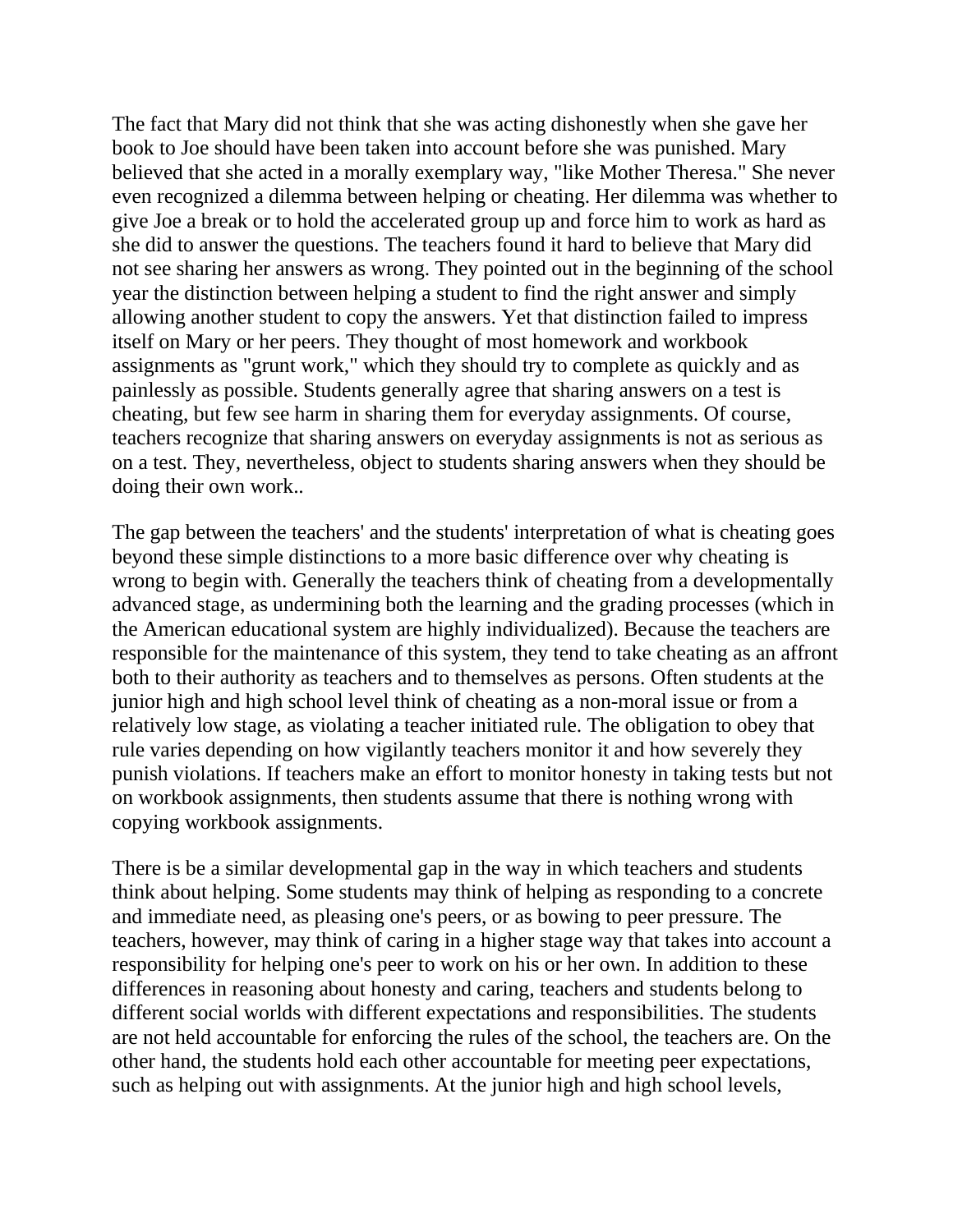students regard the approval of their peers as far more important than that of their teachers. How can the teachers effectively communicate their insights into honesty and caring to their students and help their students to take more responsibility for discipline? As we have seen, attempts to do so through punishment and direct instruction typically fail because they do not address students' developmental stage or their peer culture.

In order to promote students' moral development, teachers must be willing take the role of their students by entering into their social world and engaging their points of view. The purpose of this kind of role-taking is to help students to move to a level of reasoning and responsibility by seeing the problems and limitations of their less mature outlook. We admit, however, that it is by no means easy for teachers to enter into this kind of dialogue with students. Genuine dialogue demands that both parties listen carefully to each other and are open to change as a result of their interaction. Change always entails risk. Montanelli and Arthur failed in their attempt to communicate because genuine role-taking may have threatened each other's cherished positions as priest and revolutionary.

#### **Just Communities and Communication**

The just community approach helps teachers with the communication task in several ways. From a purely organizational standpoint, the just community approach establishes structures and processes that facilitate teacher to student, student to student, and teacher to teacher communication about moral issues. Key to the just community approach is the weekly community meeting in which all of the students and teachers in the community openly discuss and deal with matters of mutual concern. Regular, as opposed to ad hoc crisis-resolution, meetings are essential for students and teachers to become accustomed to resolving problems together. The community meeting is where teachers and students formulate their rules and the punishments for violating them. In Mary's case, a community meeting would have given students and teachers an effective forum for arriving at an agreed upon policy for copying workbook assignments. A second structure essential to the just community approach is a fairness committee of several students and at least one teacher. This committee is charged with rule enforcement and conflict resolution. In a just community, Mrs. Smith would have taken her complaint about Mary and Joe to the fairness committee for resolution. The fairness committee would have guaranteed Mary an opportunity to tell her side of the story and would have meted out a punishment that the students and teachers thought was fair.

Although shared decision-making relieves teachers of much of the burden of "policing " the school, teachers sometimes feel threatened by giving students too much responsibility. There concern is understandable because students are immature and in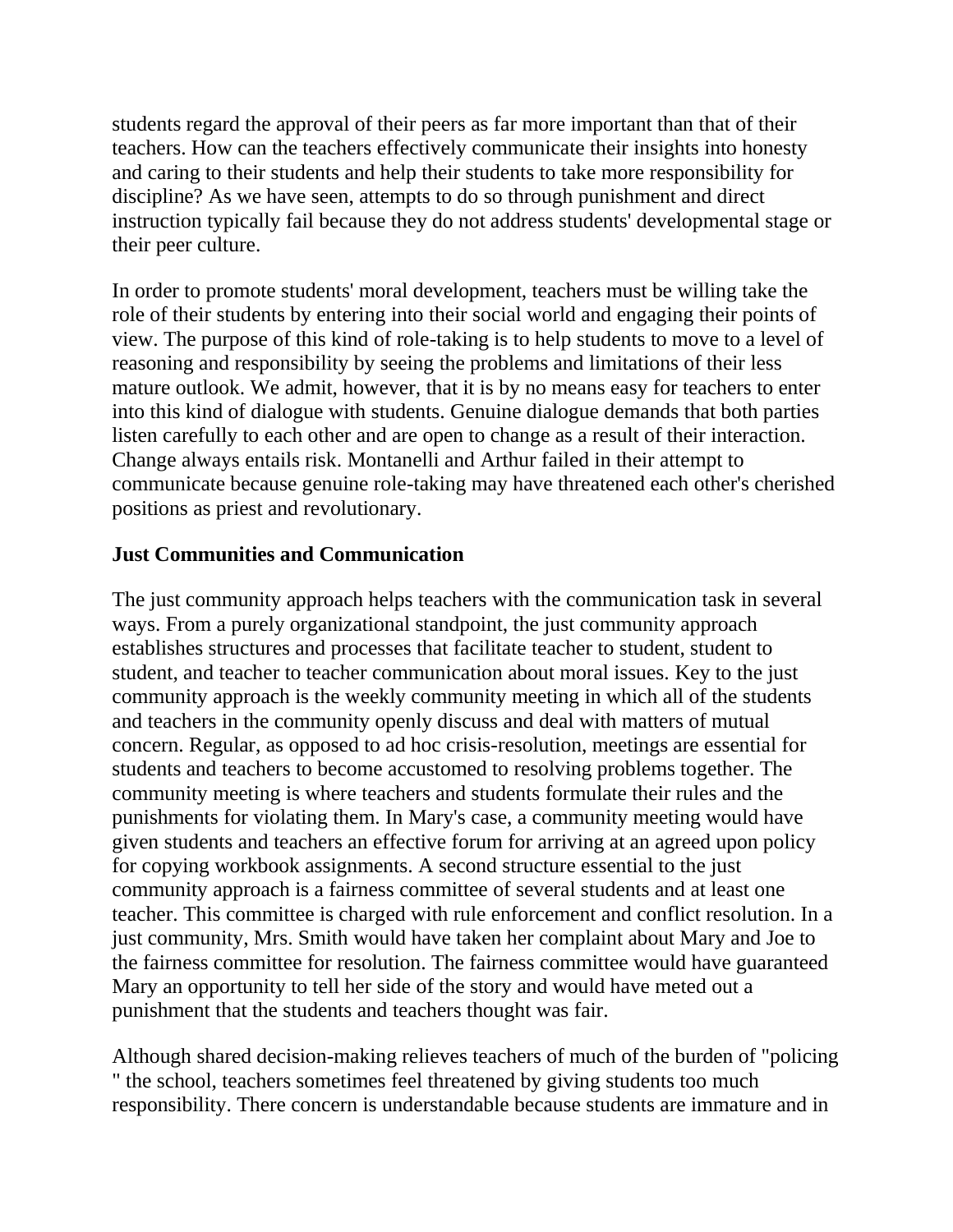need of adult guidance. On the other hand, students can learn responsibility only by being given responsibility. In fact, many students at the junior high school and high school level are given considerable babysitting responsibilities, which they generally undertake with great success. The just community approach does not turn discipline over to the students but invites students to join the teachers in solving problems that arise in their common life.

#### **Community Norms**

The just community approach further helps teachers with the communication task by bridging the cultural abyss between the student peer group and the teachers. By becoming involved in the making and enforcing of disciplinary rules and policies, students and teachers experience a sense of shared responsibility for the school. In this way students and teachers feel that they are members of one community. Much of the research on just community programs has focused on the development of community norms. These norms have two distinguishing characteristics. First, they represent the**shared expectations** of teachers and students. A school has community norms when the students and teachers use the words "**we**" and "**our**" and not "**they**" and "**I**" to refer to rules and expectations for conduct.

In our view, teachers and administrators spend far too much time codifying rules and displaying them in handbooks or on wall charts. That time would be far better spent in community meetings, which give students a sense of ownership of the discipline of the school. Second, the norms represent **values related to community**. Typically teachers and administrators focus on the behavioral content of rules rather than on their value content. They give more attention to articulating what is wrong than they do to explaining why it is wrong. Discipline becomes a moral educational tool once teachers help students to consider the values behind expectations. Community norms are norms with a value content that specifically relates to building community.

The foundation of all the community norms is the norm of caring. Caring provides the social glue within a community. It is the norm that binds all members of the community to each other. In most schools, caring is a function of voluntary relationships. Students are obliged to care only for their friends and members of their clique. In just communities, however, caring is a function of the communal bond that unites all members. Students are obliged to care for all members of the group, that is, to take an active interest in promoting the welfare of a community member, even to the point of self-sacrifice. The norm of caring does not oblige that all members of the community become close friends, which would be unrealistic. On the other hand, the norm of caring obliges that community members treat each other not only with respect (as justice requires) but with real concern. For example, in most schools, it is common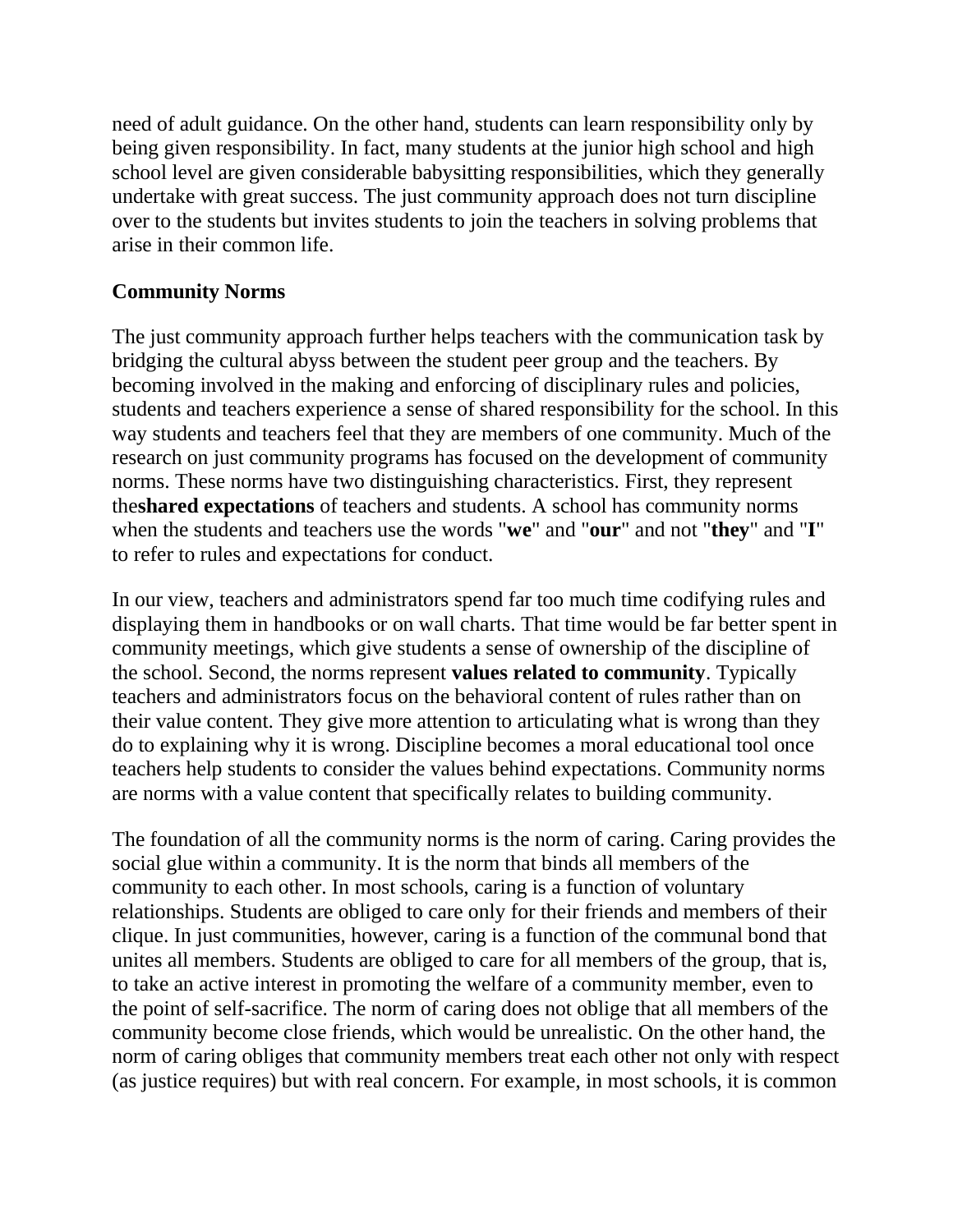to find that unpopular students are either ignored or teased. Although justice forbids teasing unpopular students, caring forbids ignoring them.

#### **Moral Discussion**

In a just community, Mary's belief that she was helping Joe by allowing him to copy her answers would have been raised as an issue for group discussion. The moral discussion research indicates that teachers are most effective as leaders of discussions when they facilitate student participation (Colby, Kohlberg, Fenton, Speicher-Dubin,& Lieberman, 1977). This requires that they give up their role as authorities and encourage students to reflect upon and criticize each others' point of view. As members of the community, teachers can and should present their own opinions. As adults leaders of the school community, moreover, teachers should advocate the values of community and policies that are consistent with such values. Advocacy, however, should always be tempered with the realization that development is not a passsive process in which the students receive moral knowledge from their teachers. Moral development is a constructive activity in which the students make meaning through social interaction. Advocacy must always be balanced with facilitation to be effective.

A community meeting discussion of cheating on workbook assignments was , in fact, held in the Y.E.S. (Your Educational Success) Program , a just community schoolwithin-a-school for at-risk high school students (Power & Power, 1992). There students felt free to admit that they lent each other their assignments. The teachers, who involved the students in many cooperative learning activities, helped the students to see the benefits of doing certain assignments on their own; and the students and teachers agreed on an honor code policy that was very rarely violated. Through the discussion of sharing answers, most of the students accepted the teachers' arguments that real caring usually means encouraging others to do their own assignments.

# **The Caring Teacher**

The caring teacher is a teacher who is able to maintain the balance between facilitation that gives the students an opportunity to work on their own and advocacy that gives students direction. Facilitation can lapse into permissiveness if teachers do not have challenging goals and expectations for their students. Similarly advocacy can lapse into authoritarianism if teachers do not genuinely listen to their students and give them the opportunity to express themselves. Traditional models of the caring teacher in the United States and in the former Soviet Union have generally emphasized the need to sacrifice for students as much as possible and to protect students as much as possible. In our view, these models put too much pressure on teachers by placing all responsibility on the teachers' shoulders and failing to address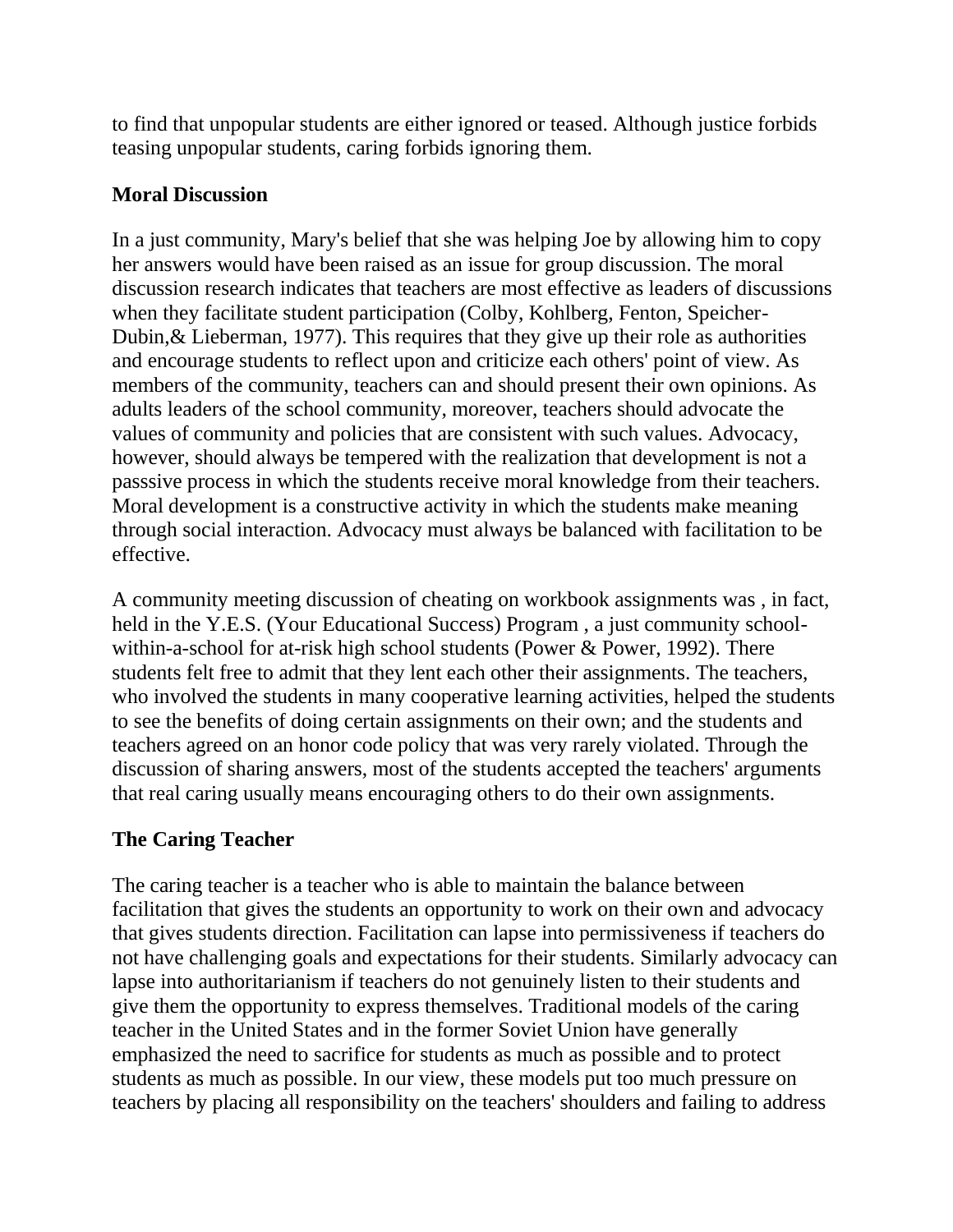the role of the student peer group. Moreover, these models lead teachers to equate caring with controlling. Operating within a hierarchical bureaucratic system that, nevertheless, asks them to be a second parent to children, it is no wonder that teachers become frustrated to the point of exhaustion. The just community approach recognizes a need to restructure schools in ways that promote communication and the sharing of responsibility among teachers and students.

#### **Conclusion**

In the context of community, caring both a characteristic of individuals and of the group as a whole. A caring group is one in which all of the members take an interest in each other and try to improve the quality of their common life. Growth cannot take place on the rocky soil of indifference. The development of justice and the development of care are best nurtured on the rich soil of community in which attentive role-taking has become a norm.

Bennett, W. J. *The book of virtues: A treasury of great moral stories*. New York: Simon ans Schuster.

Colby, A. Kohlberg, L. Fenton, T., Speicher-Dubin, B.& Lieberman, M. (1977). Secondary school moral discussion programmes led by social studies teachers. **Journal of Moral Education 6**, 90-111.

Dewey, J. (1916/1966). *Democracy and Education*. New York: Macmillan.

Durkheim, E. (1925/1973). *Moral education: A study in the theory and application of the sociology of education*,. New York: Free Press.

Garbarino, T. (1978). The human ecology of school crime. In National Council on Crime ad Delinquency. *Theoretical perspectives on school crime*, Vol 1. Hackensack, N.J.: New Gate Resource Center, 353-389.

Gilligan, C. (1977). In a different voice: Women's conceptions of the self and of morality. **Harvard Educational Review**. **47**: 481-517.

Gilligan, C. (1982). *In a different voice: Psychological theory and women's development*. Cambridge: Harvard University Press.

Hickey, J. & Scharf, P. (1980). *Toward a just correctional system*. San Francisco: Jossey-Bass.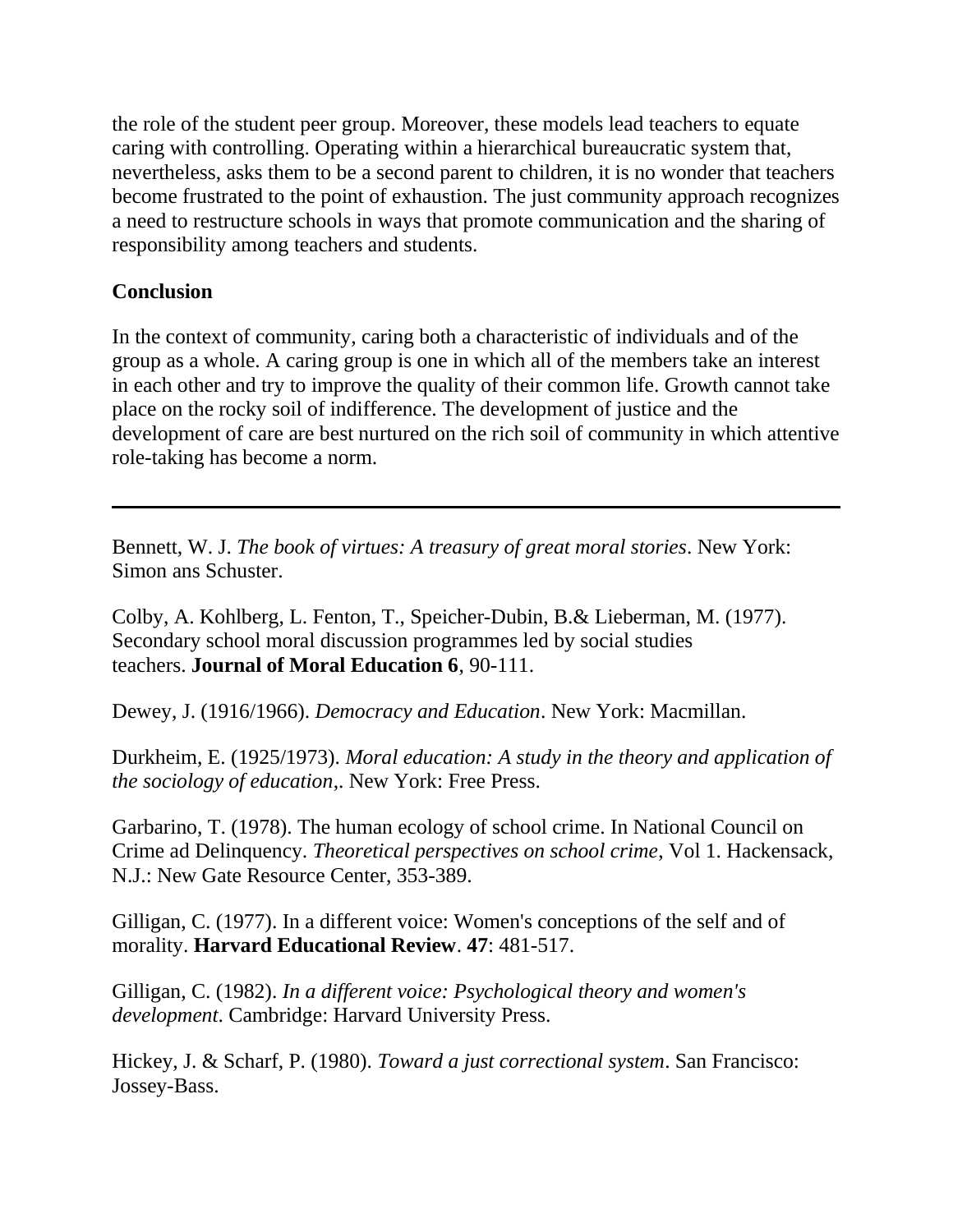Kohlberg, L. (1978). Preface. In P. Scharf (Ed.) *Readings in Moral Education*. Minneapolis: Winston Press.

Kohlberg, L. (1980). High School democracy and education for a just society. In R. Mosher, (Ed.), *Moral education: A first generation in theory and development*. New York: Praeger.

National Education Association of the U.S. Commission on the reorganization of secondary education. (1928). *Cardinal principles of secondary education*. Washington, D.C.: Government Printing Office.

Noddings, N. (1984). *Caring: A feminine approach to ethics and moral education*.. Berkeley: University of California Press.

Piaget, J. (1932/1965). *The moral judgement of the child*. Glencoe, Ill.: Free Press.

Power, A. R. & Power, F. C. (1992). A raft of hope: Democratic education and the challenge of pluralism. **Journal of moral education**, 21(3) 193-205.

Power, F. C.; Higgins, A., & Kohlberg, L. (1989). *Lawrence Kohlberg's approach to moral education*. New York: Columbia University Press.

Makarenko, A.S.(1935/1951). *The road to life, Vol 1*. Moscow: Foreign Language Publishing House.

N. Webster (1983). *Webster's new twentieth century dictionary of the English language*. Unabridged Second Edition. New York: Simon and Schuster.

Power, .C. & Reimer, J. (1978).Moral atmosphere: An aducational bridge between moral judgment and action. In W. Damon, Ed.) *New directions for child development: Moral development. Vol. 2*. San Francisco: Jossey-Bass.

Voynich, E.L. (1897/1991). *The Gadfly*. London: Mandarin.

*F. Clark Power is an associate professor in the Program of Liberal Studies and a concurrent professor of psychology at the University of Notre Dame. He has published widely in the area of moral development and moral education and is a coauthor of Lawrence Kohlberg's Approach to Moral Education.*